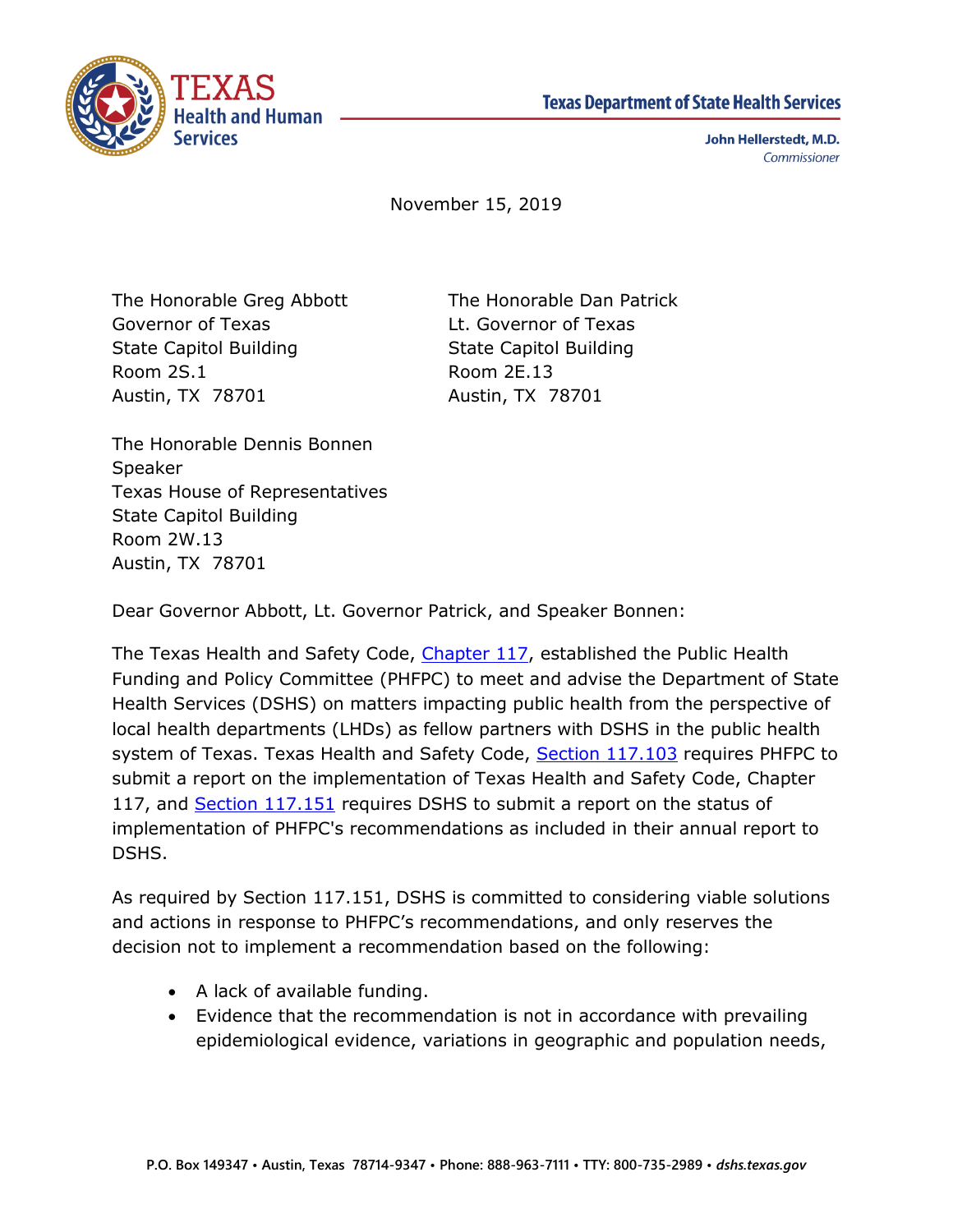best practices, or evidence-based interventions related to the populations to be served.

- Evidence that implementing the recommendation would violate state or federal law.
- Evidence that the recommendation would violate federal funding requirements.

Members of the PHFPC committee include:

- Three LHD directors
- Two health authorities
- Two representatives from schools of public health
- Two DSHS public health Regional Medical Directors

PHFPC developed recommendations based on conversations during meetings throughout fiscal year 2017 and included them in their annual Public Health Funding and Policy Committee 2017 Recommendations Report. DSHS reviewed the recommendations and developed responses, which were included in the Response to the Public Health Funding and Policy Committee 2017 Report Recommendations<sup>1</sup>. This letter provides a status update of ongoing efforts to address those recommendations. No new recommendations were made in 2019 as efforts and progress are continuing by DSHS to address the 15 recommendations submitted in 2017 in the following topic areas:

- Core Functions
- Local and Regional Health Services Departments Roles
- Data Sharing
- Insurance Category for Public Health
- Infectious Disease
- Workforce Development
- Technology

 $\overline{a}$ 

 $1$  Texas Department of State Health Services. Response to the Public Health Funding and Policy Committee 2017 Report Recommendations. [http://dshs.texas.gov/legislative/2017-](http://dshs.texas.gov/legislative/2017-Reports/2017-PHFPC-report.pdf.) [Reports/2017-PHFPC-report.pdf.](http://dshs.texas.gov/legislative/2017-Reports/2017-PHFPC-report.pdf.) Published December 2017. Accessed September 2018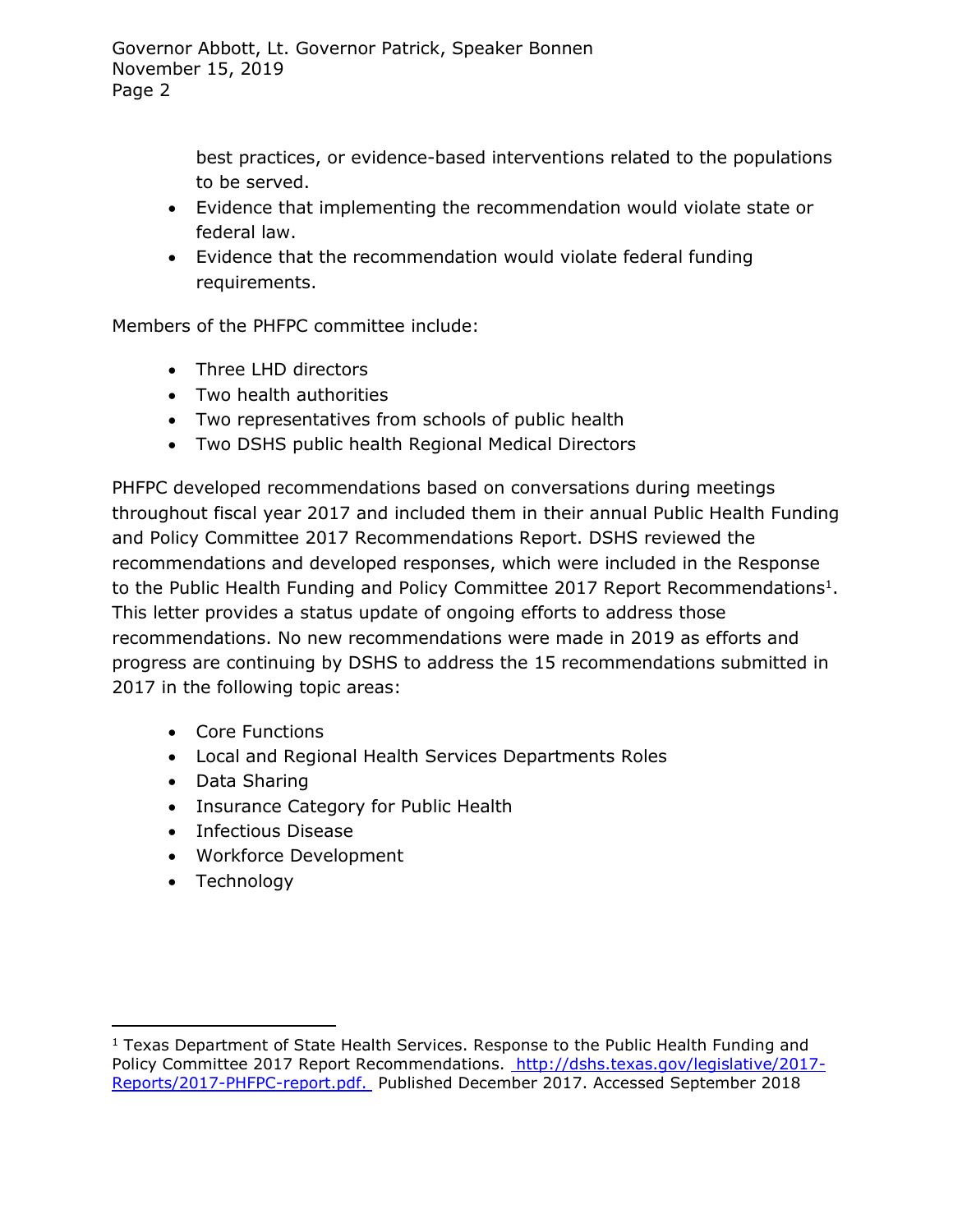# *Core Services and Roles and Responsibilities*

Core public health services to be provided by LHDs and roles and responsibilities of LHDs and DSHS Public Health Regions (PHRs) go hand in hand. DSHS will continue to support the PHFPC charge of defining a standard set of core public health services that an LHD should provide within their jurisdiction. Core public health services should reflect those services that, at a minimum, a resident of Texas would reasonably expect to receive. PHFPC propose the term "core" as the minimum set of services provided by health departments versus an ideal set of services.

PFHPC drafted a Framework for Core Public Health System Services and is refining the language of this document to reflect the reality of variability in services provided among LHDs and PHRs. PHFPC will continue discussions that identify the factors impacting capacity and capability to provide those services as well as solutions and partnership opportunities between DSHS and LHDs.

## *Data Sharing*

DSHS understands LHDs' need for public health data. DSHS is committed to examining how to provide LHDs with public health data and has assembled agency data subject matter experts and local health officials to outline local health official concerns, resolve outstanding data requests, and address barriers to improve ongoing access. Accomplishments of this joint effort include:

- Eliminating fees for LHDs to receive a copy of public use inpatient and outpatient discharge data. To further improve sharing this data with LHDs, DSHS will begin electronic transfer to requestors via Secure File Transfer Protocol (SFTP) with Quarter 1 2019 data files, replacing the current process of mailing information on a compact disc.
- Improving clarity of DSHS Institutional Review Board (IRB) determinations.

Outstanding data request issues identified by local health officials are reported regularly at PHFPC meetings. Recognizing that a more systematic and analytic approach to understanding and addressing barriers to sharing data is needed; DSHS has launched an internal policy analysis workgroup to examine the legal and policy issues impacting data sharing, and to identify administrative and technological issues.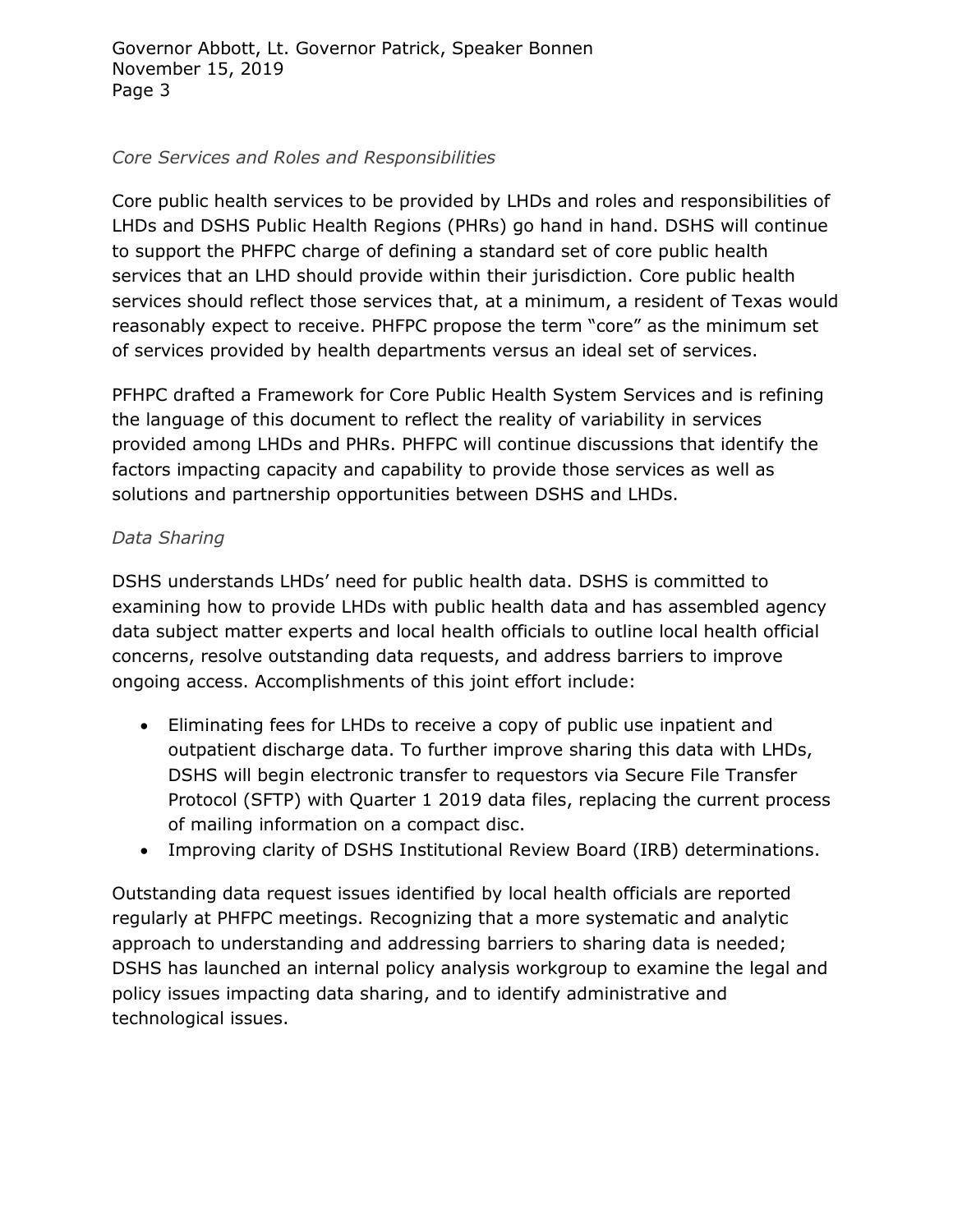DSHS met with LHDs at the Texas Association of County and City Health Officials in January 2019 to discuss needs and existing limitations that must be addressed to streamline data sharing practices. Initial policy analysis efforts have been prioritized by request frequency and local health official preference, and include data sets related to birth, death, inpatient and outpatient claims, cancer, EMS/trauma, blood lead, HIV/STD/TB, immunizations, and zoonosis. Policy analyses and data sharing practices will include implementation of House Bill 3704, 86th Legislature, Regular Session, 2019 (HB 3704), and DSHS will continue to engage with LHDs to identify specific needs and work toward operationalizing data sharing improvements. Per HB 3704, DSHS intends to work with LHDs to develop standard practices for sharing certain data and develop in rule a process for data requests from local health entities for information collected by the department which is not otherwise readily available.

To minimize administrative burden on practitioners and researchers as well as the time necessary to obtain approval and data, DSHS is improving policies and processes that govern review of all data requests, including IRB requests related to human subject research.

DSHS is undertaking several other agency and statewide efforts that will collectively improve data quality, ease of access, timely receipt, and understanding. Examples include:

- Implementing a new vital event registry system,
- Requesting funding to improve surveillance systems,
- Delivering regional data training workshops to enhance local capacity to use advanced analytics and visualization methods available through the Texas Health Data website and the Texas Syndromic Surveillance System (TxS2) to access opioid-related data, and
- Examining current data suppression policies designed to protect privacy when case counts are small.

DSHS is part of the University of Texas (UT) System's Texas Health Improvement Network (THIN). One of THIN's initiatives is "Data Access for Population Health Improvement." THIN's data workgroup recently conducted interviews and held a meeting with data users and data stewards focusing on data sharing issues. UT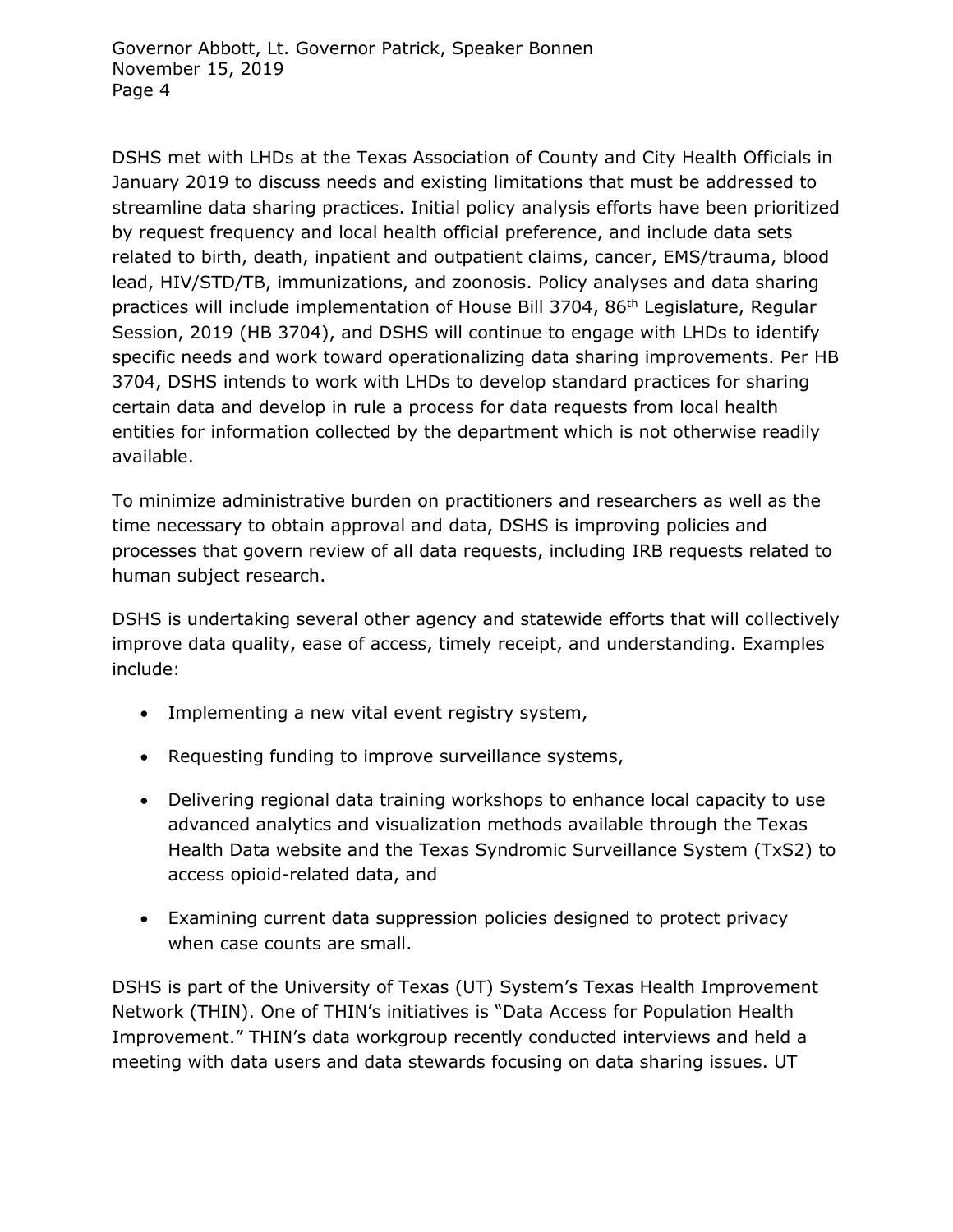Governor Abbott, Lt. Governor Patrick, Speaker Bonnen November 15, 2019 Page 5

shared a draft report of recommendations to improve data issues with workgroup members and DSHS is helping to refine the recommendations and educate the workgroup. The THIN recommendations fall under one of four themes: remove statutory barriers to sharing data between state agencies and LHDs; improve quality, timeliness, and utilization of state agencies' data; create mutually beneficial partnerships; and improve public health and healthcare, and lower healthcare costs.

### *Insurance Category for Public Health*

Improving and simplifying billing by LHDs has been an ongoing area of interest for PHFPC and LHDs. DSHS arranged a meeting between PHFPC and Health and Human Services Commission (HHSC) Medicaid/CHIP Policy and Program Development staff to create a better understanding of the need and issues related to billing through Medicaid. As a first step, HHSC created a survey for LHDs to capture current LHD Medicaid billing; barriers to billing; and other services that LHDs provide for which they would like to receive Medicaid reimbursement. Sixty-two percent of LHDs responded to the survey. HHSC will follow up with some of the LHDs who responded to the survey to identify unique challenges they are facing. HHSC has also started working with a consultant who represents LHDs to coordinate with DSHS to provide more information to LHDs. HHSC has developed a webinar to educate LHDs on the Medicaid enrollment and billing process, and DSHS has shared with LHDs and PHRs to get feedback on the content. HHSC also plans to have a meeting with Texas Association of Health Plans and Managed Care Organizations to discuss outstanding issues.

#### *Workforce Development*

DSHS convened a Texas academic and practice partners consortium to address local health official-identified persistent and significant public health workforce education and training needs. Since many LHD personnel have minimal or no formal public health education, this workgroup developed a Public Health 101 curriculum and will deliver trainings at LHDs across the state.

This series of trainings will provide LHD personnel with a foundation of public health, including: history, basic principles, social determinants of health, evidencebased approaches to public health, systems thinking, and the public health system in Texas. The trainings will be administered and offered in-person by schools of public health faculty members and doctoral students. The consortium has developed six modules.